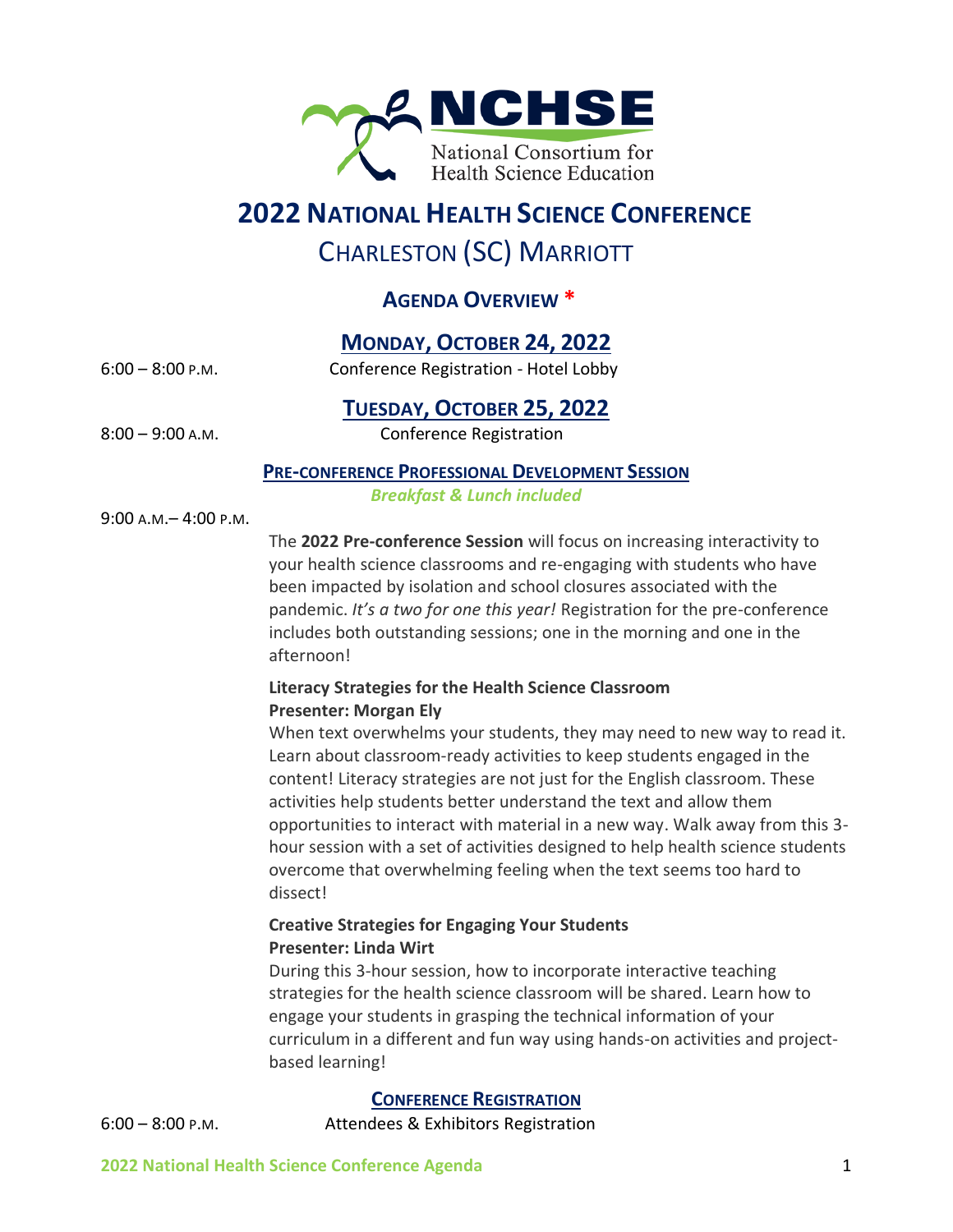## **WEDNESDAY, OCTOBER 26, 2022**

*Breakfast & Lunch included*

| $7:30 - 8:00$ A.M.          | <b>Conference Registration</b>                                                                                                                                                                                                                                                                                                                                                                                                                                                                                                                                                                                                                                                                                                                                                                                     |
|-----------------------------|--------------------------------------------------------------------------------------------------------------------------------------------------------------------------------------------------------------------------------------------------------------------------------------------------------------------------------------------------------------------------------------------------------------------------------------------------------------------------------------------------------------------------------------------------------------------------------------------------------------------------------------------------------------------------------------------------------------------------------------------------------------------------------------------------------------------|
| $8:00 - 8:30$ A.M.          | <b>Welcome and Orientation</b>                                                                                                                                                                                                                                                                                                                                                                                                                                                                                                                                                                                                                                                                                                                                                                                     |
| $8:30 - 9:45$ A.M.          | <b>Opening Session</b><br>The Post-Pandemic Brain-Scape: A Teacher's Survival Guide<br>Keynote Speaker: Dr. Linda Karges-Bone<br>Brain fog? Impatience? Impulsivity? Memory issues? Not just the<br>students, the teachers as well! These are all symptoms of Post-<br>Pandemic Trauma, and our keynote speaker Dr. Linda Karges-Bone<br>will share research, strategies, and humorous anecdotes to assist and<br>support educators seeking to move students from "Surviving to<br>Thriving" in a post-pandemic classroom scenario. This best-selling<br>author and keynote speaker has worked with educators in 45 states<br>to bring powerful, positive messages about using brain research to<br>shape teaching, learning, and behavior. Each participant will receive<br>a copy of the bestseller: Brain Tips. |
| $10:00$ A.M. $-4:00$ P.M.   | Health Science Certificate Lab<br>Sponsors: NCHSE, YouScience and Goodheart-Willcox Publisher                                                                                                                                                                                                                                                                                                                                                                                                                                                                                                                                                                                                                                                                                                                      |
| $10:00$ A.M. $- 12:00$ P.M. | <b>Concurrent Sessions</b>                                                                                                                                                                                                                                                                                                                                                                                                                                                                                                                                                                                                                                                                                                                                                                                         |
| $10:45 - 11:15$ A.M.        | <b>Exhibitor Visits</b>                                                                                                                                                                                                                                                                                                                                                                                                                                                                                                                                                                                                                                                                                                                                                                                            |
| $12:00 - 1:15$ P.M.         | Lunch Break, General Session: Guest Speaker and Exhibitor Visits                                                                                                                                                                                                                                                                                                                                                                                                                                                                                                                                                                                                                                                                                                                                                   |
| $1:15 - 4:15$ P.M.<br>1.    | <b>Concurrent Sessions</b><br>$*3:00 - 3:30$ P.M. BREAK WITH EXHIBITORS                                                                                                                                                                                                                                                                                                                                                                                                                                                                                                                                                                                                                                                                                                                                            |

## **THURSDAY, OCTOBER 27, 2022**

*Breakfast & Lunch included*

| $7:45 - 8:15$ A.M.        | Networking                                                                                |
|---------------------------|-------------------------------------------------------------------------------------------|
| $8:15 - 8:30$ A.M.        | Announcements                                                                             |
| $8:30 - 11:45$ A.M.       | <b>Concurrent Sessions</b>                                                                |
| $10:30 - 11:00$ A.M.      | <b>Exhibitor Visits</b>                                                                   |
| $9:00$ A.M. $-3:30$ P.M.  | Health Science Certificate Lab                                                            |
| $11:45$ A.M. $-1:00$ P.M. | Lunch Break, Health Science Educators Association (HSEA) Meeting<br>and Exhibitors Visits |
| $1:45 - 2:15$ P.M.        | Last visit with Exhibitors                                                                |
| $1:00 - 3:00$ P.M.        | <b>Concurrent Sessions</b>                                                                |